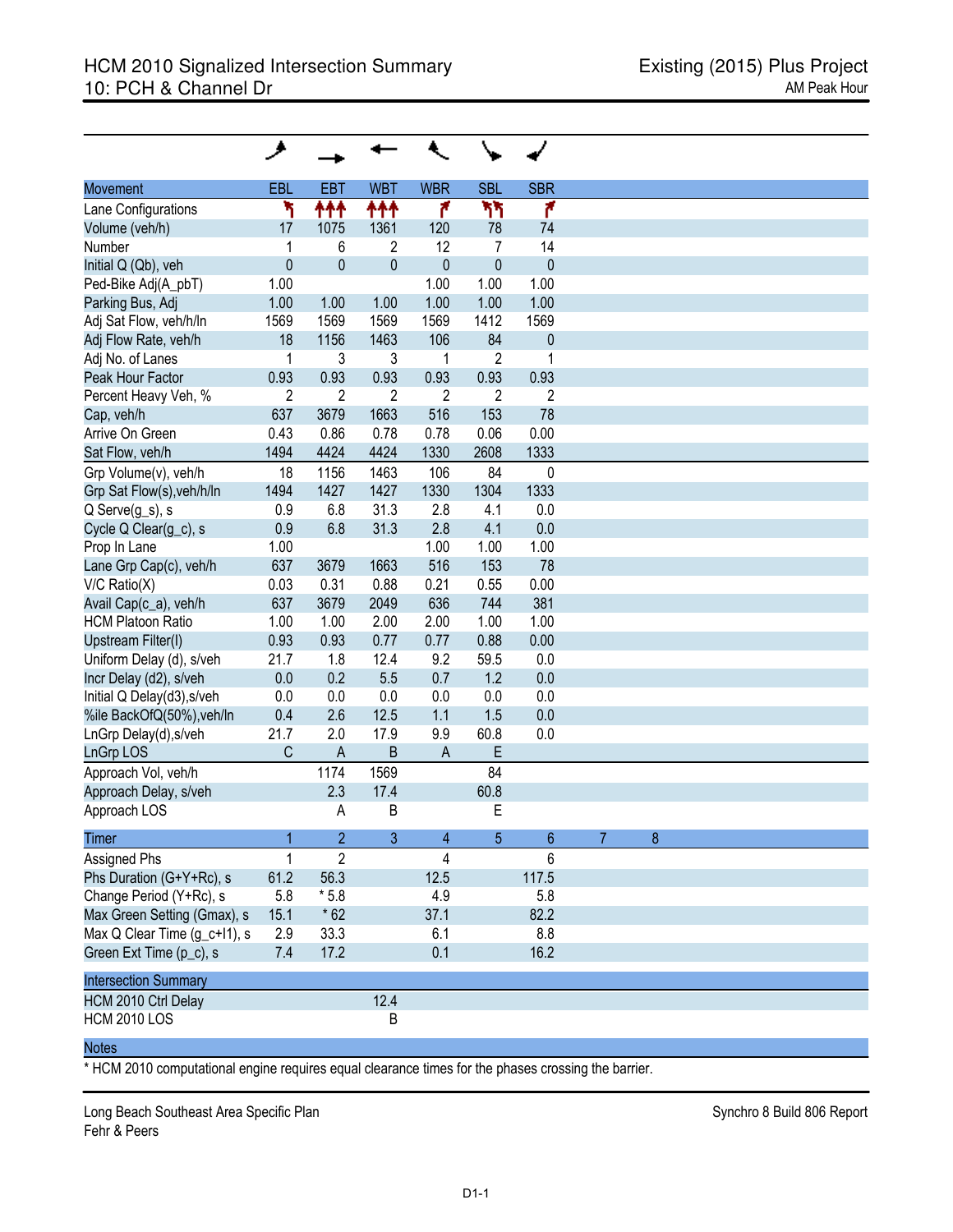|                              | ◢              |                |                |                          |                |                 |   |
|------------------------------|----------------|----------------|----------------|--------------------------|----------------|-----------------|---|
| <b>Movement</b>              | EBL            | EBT            | <b>WBT</b>     | <b>WBR</b>               | <b>SBL</b>     | <b>SBR</b>      |   |
| Lane Configurations          | ۲              | ተተ             | ተተተ            | ۴                        | ካኘ             | ۴               |   |
| Volume (veh/h)               | 54             | 1842           | 1573           | 63                       | 160            | 89              |   |
| Number                       | 1              | 6              | $\overline{2}$ | 12                       | 7              | 14              |   |
| Initial Q (Qb), veh          | $\mathbf{0}$   | $\mathbf 0$    | $\overline{0}$ | $\mathbf{0}$             | $\overline{0}$ | $\mathbf{0}$    |   |
| Ped-Bike Adj(A_pbT)          | 1.00           |                |                | 1.00                     | 1.00           | 1.00            |   |
| Parking Bus, Adj             | 1.00           | 1.00           | 1.00           | 1.00                     | 1.00           | 1.00            |   |
| Adj Sat Flow, veh/h/ln       | 1569           | 1569           | 1569           | 1569                     | 1412           | 1569            |   |
| Adj Flow Rate, veh/h         | 57             | 1939           | 1656           | 54                       | 168            | 5               |   |
| Adj No. of Lanes             | 1              | 3              | 3              | 1                        | $\overline{2}$ | 1               |   |
| Peak Hour Factor             | 0.95           | 0.95           | 0.95           | 0.95                     | 0.95           | 0.95            |   |
| Percent Heavy Veh, %         | $\overline{2}$ | $\overline{c}$ | $\overline{2}$ | $\overline{2}$           | $\overline{2}$ | $\overline{2}$  |   |
| Cap, veh/h                   | 563            | 3583           | 1778           | 552                      | 211            | 108             |   |
| Arrive On Green              | 0.38           | 0.84           | 0.83           | 0.83                     | 0.08           | 0.08            |   |
| Sat Flow, veh/h              | 1494           | 4424           | 4424           | 1330                     | 2608           | 1333            |   |
| Grp Volume(v), veh/h         | 57             | 1939           | 1656           | 54                       | 168            | 5               |   |
| Grp Sat Flow(s), veh/h/ln    | 1494           | 1427           | 1427           | 1330                     | 1304           | 1333            |   |
| Q Serve(g_s), s              | 3.2            | 17.6           | 37.6           | 1.0                      | 8.2            | 0.4             |   |
| Cycle Q Clear(g_c), s        | 3.2            | 17.6           | 37.6           | 1.0                      | 8.2            | 0.4             |   |
| Prop In Lane                 | 1.00           |                |                | 1.00                     | 1.00           | 1.00            |   |
| Lane Grp Cap(c), veh/h       | 563            | 3583           | 1778           | 552                      | 211            | 108             |   |
| $V/C$ Ratio $(X)$            | 0.10           | 0.54           | 0.93           | 0.10                     | 0.79           | 0.05            |   |
| Avail Cap(c_a), veh/h        | 563            | 3583           | 1950           | 606                      | 744            | 381             |   |
| <b>HCM Platoon Ratio</b>     | 1.00           | 1.00           | 2.00           | 2.00                     | 1.00           | 1.00            |   |
| <b>Upstream Filter(I)</b>    | 0.63           | 0.63           | 0.29           | 0.29                     | 0.63           | 0.63            |   |
| Uniform Delay (d), s/veh     | 26.2           | 3.2            | 9.6            | 6.5                      | 58.7           | 55.1            |   |
| Incr Delay (d2), s/veh       | $0.0\,$        | 0.4            | 3.5            | 0.1                      | 2.0            | 0.1             |   |
| Initial Q Delay(d3), s/veh   | 0.0            | 0.0            | 0.0            | 0.0                      | 0.0            | 0.0             |   |
| %ile BackOfQ(50%), veh/ln    | 1.3            | 6.9            | 14.4           | 0.3                      | 3.0            | 0.2             |   |
| LnGrp Delay(d), s/veh        | 26.3           | 3.5            | 13.2           | 6.6                      | 60.7           | 55.2            |   |
| <b>LnGrp LOS</b>             | C              | $\mathsf{A}$   | $\sf B$        | $\mathsf{A}$             | E              | E               |   |
| Approach Vol, veh/h          |                | 1996           | 1710           |                          | 173            |                 |   |
| Approach Delay, s/veh        |                | 4.2            | 13.0           |                          | 60.5           |                 |   |
| Approach LOS                 |                | A              | $\mathsf B$    |                          | E              |                 |   |
| Timer                        |                | $\overline{2}$ | 3              | $\overline{\mathcal{A}}$ | 5              | $6\phantom{.}6$ | 8 |
| Assigned Phs                 | 1              | $\overline{2}$ |                | 4                        |                | 6               |   |
| Phs Duration (G+Y+Rc), s     | 54.8           | 59.8           |                | 15.4                     |                | 114.6           |   |
| Change Period (Y+Rc), s      | 5.8            | $*5.8$         |                | 4.9                      |                | 5.8             |   |
| Max Green Setting (Gmax), s  | 18.1           | * 59           |                | 37.1                     |                | 82.2            |   |
| Max Q Clear Time (g_c+l1), s | 5.2            | 39.6           |                | 10.2                     |                | 19.6            |   |
| Green Ext Time (p_c), s      | 11.1           | 14.4           |                | 0.3                      |                | 37.2            |   |
| <b>Intersection Summary</b>  |                |                |                |                          |                |                 |   |
| HCM 2010 Ctrl Delay          |                |                | 10.6           |                          |                |                 |   |
| <b>HCM 2010 LOS</b>          |                |                | B              |                          |                |                 |   |
|                              |                |                |                |                          |                |                 |   |

## Notes

\* HCM 2010 computational engine requires equal clearance times for the phases crossing the barrier.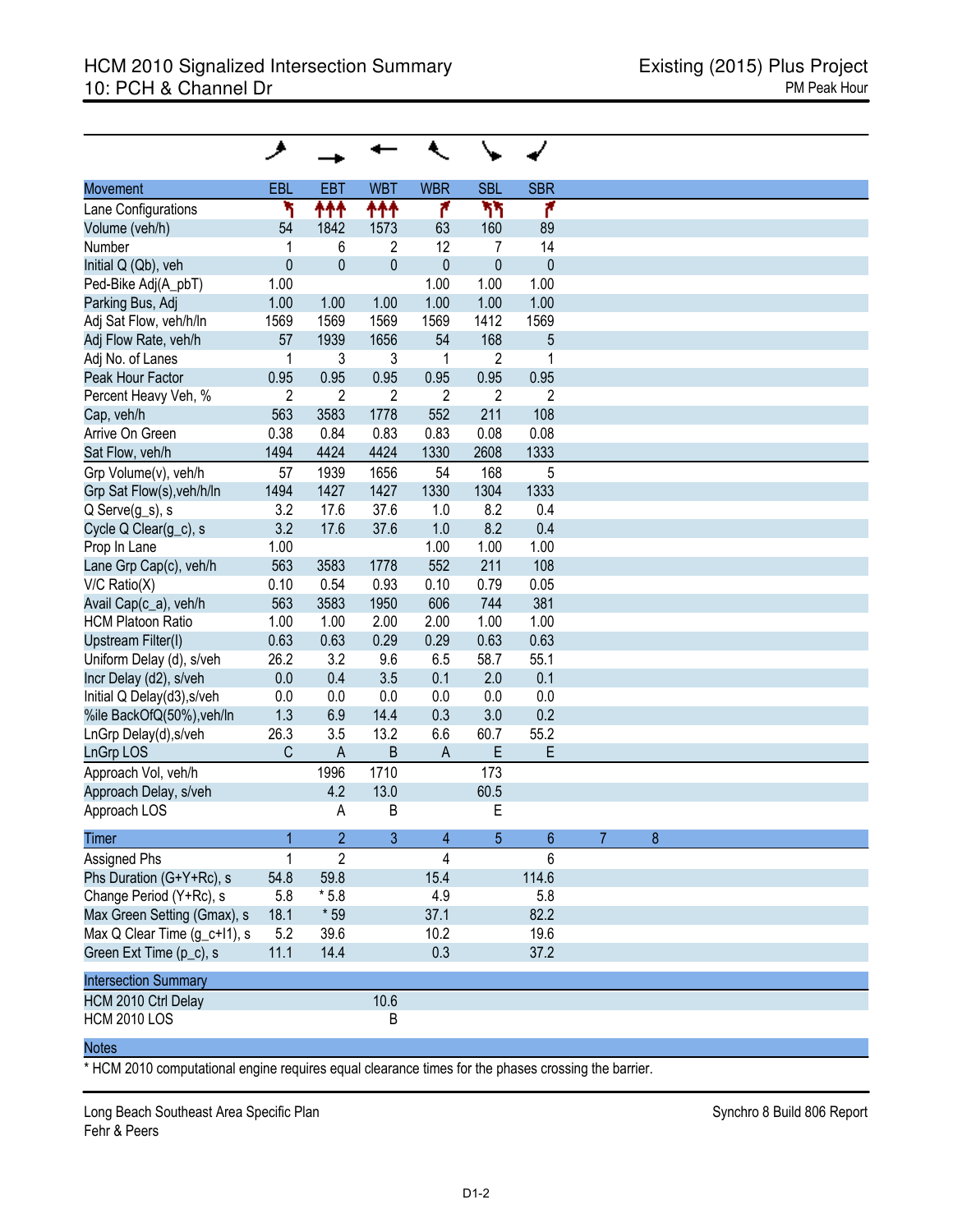| <b>Movement</b>              | <b>EBL</b>     | <b>EBT</b>     | <b>WBT</b>     | <b>WBR</b>     | <b>SBL</b>     | <b>SBR</b>     |
|------------------------------|----------------|----------------|----------------|----------------|----------------|----------------|
| Lane Configurations          | ۲              | ተተተ            | 111            | ۴              | ካካ             | ۴              |
| Volume (veh/h)               | 20             | 1183           | 1471           | 131            | 88             | 90             |
| Number                       | 1              | 6              | 2              | 12             | 7              | 14             |
| Initial Q (Qb), veh          | $\pmb{0}$      | $\mathbf 0$    | $\mathbf{0}$   | $\pmb{0}$      | $\mathbf{0}$   | $\mathbf{0}$   |
| Ped-Bike Adj(A_pbT)          | 1.00           |                |                | 1.00           | 1.00           | 1.00           |
| Parking Bus, Adj             | 1.00           | 1.00           | 1.00           | 1.00           | 1.00           | 1.00           |
| Adj Sat Flow, veh/h/ln       | 1569           | 1569           | 1569           | 1569           | 1412           | 1569           |
| Adj Flow Rate, veh/h         | 21             | 1245           | 1548           | 116            | 93             | 17             |
| Adj No. of Lanes             | 1              | 3              | 3              | 1              | $\overline{c}$ | 1              |
| Peak Hour Factor             | 0.95           | 0.95           | 0.95           | 0.95           | 0.95           | 0.95           |
| Percent Heavy Veh, %         | $\overline{2}$ | $\overline{2}$ | $\overline{2}$ | $\overline{2}$ | $\overline{c}$ | $\overline{c}$ |
| Cap, veh/h                   | 612            | 3671           | 1727           | 536            | 157            | 81             |
| Arrive On Green              | 0.41           | 0.86           | 0.81           | 0.81           | 0.06           | 0.06           |
| Sat Flow, veh/h              | 1494           | 4424           | 4424           | 1330           | 2608           | 1333           |
| Grp Volume(v), veh/h         | 21             | 1245           | 1548           | 116            | 93             | 17             |
|                              |                |                |                |                |                |                |
| Grp Sat Flow(s), veh/h/ln    | 1494           | 1427           | 1427           | 1330           | 1304           | 1333           |
| Q Serve(g_s), s              | 1.1            | 7.6            | 32.8           | 2.7            | 4.5            | 1.6            |
| Cycle Q Clear(g_c), s        | 1.1            | 7.6            | 32.8           | 2.7            | 4.5            | 1.6            |
| Prop In Lane                 | 1.00           |                |                | 1.00           | 1.00           | 1.00           |
| Lane Grp Cap(c), veh/h       | 612            | 3671           | 1727           | 536            | 157            | 81             |
| $V/C$ Ratio $(X)$            | 0.03           | 0.34           | 0.90           | 0.22           | 0.59           | 0.21           |
| Avail Cap(c_a), veh/h        | 612            | 3671           | 2049           | 636            | 744            | 381            |
| <b>HCM Platoon Ratio</b>     | 1.00           | 1.00           | 2.00           | 2.00           | 1.00           | 1.00           |
| Upstream Filter(I)           | 0.90           | 0.90           | 0.66           | 0.66           | 0.85           | 0.85           |
| Uniform Delay (d), s/veh     | 23.0           | 1.9            | 10.7           | 7.8            | 59.5           | 58.1           |
| Incr Delay (d2), s/veh       | 0.0            | 0.2            | 5.4            | 0.6            | 1.4            | 0.5            |
| Initial Q Delay(d3), s/veh   | 0.0            | 0.0            | 0.0            | 0.0            | 0.0            | 0.0            |
| %ile BackOfQ(50%), veh/ln    | 0.5            | 3.0            | 12.9           | 1.1            | 1.7            | 0.6            |
| LnGrp Delay(d), s/veh        | 23.0           | 2.1            | 16.0           | 8.4            | 60.9           | 58.6           |
| <b>LnGrp LOS</b>             | C              | $\mathsf{A}$   | B              | $\overline{A}$ | E              | E              |
| Approach Vol, veh/h          |                | 1266           | 1664           |                | 110            |                |
| Approach Delay, s/veh        |                | 2.4            | 15.5           |                | 60.5           |                |
| Approach LOS                 |                | Α              | B              |                | Е              |                |
|                              |                |                |                |                |                |                |
| Timer                        |                | 2              | 3              | 4              | 5              | 6              |
| <b>Assigned Phs</b>          | 1              | $\overline{2}$ |                | 4              |                | 6              |
| Phs Duration (G+Y+Rc), s     | 59.0           | 58.2           |                | 12.7           |                | 117.3          |
| Change Period (Y+Rc), s      | 5.8            | $*5.8$         |                | 4.9            |                | 5.8            |
| Max Green Setting (Gmax), s  | 15.1           | $*62$          |                | 37.1           |                | 82.2           |
| Max Q Clear Time (g_c+l1), s | 3.1            | 34.8           |                | 6.5            |                | 9.6            |
| Green Ext Time (p_c), s      | 7.8            | 17.6           |                | 0.2            |                | 18.4           |
| <b>Intersection Summary</b>  |                |                |                |                |                |                |
| HCM 2010 Ctrl Delay          |                |                | 11.7           |                |                |                |
| <b>HCM 2010 LOS</b>          |                |                | B              |                |                |                |
|                              |                |                |                |                |                |                |
| <b>Notes</b>                 |                |                |                |                |                |                |

\* HCM 2010 computational engine requires equal clearance times for the phases crossing the barrier.